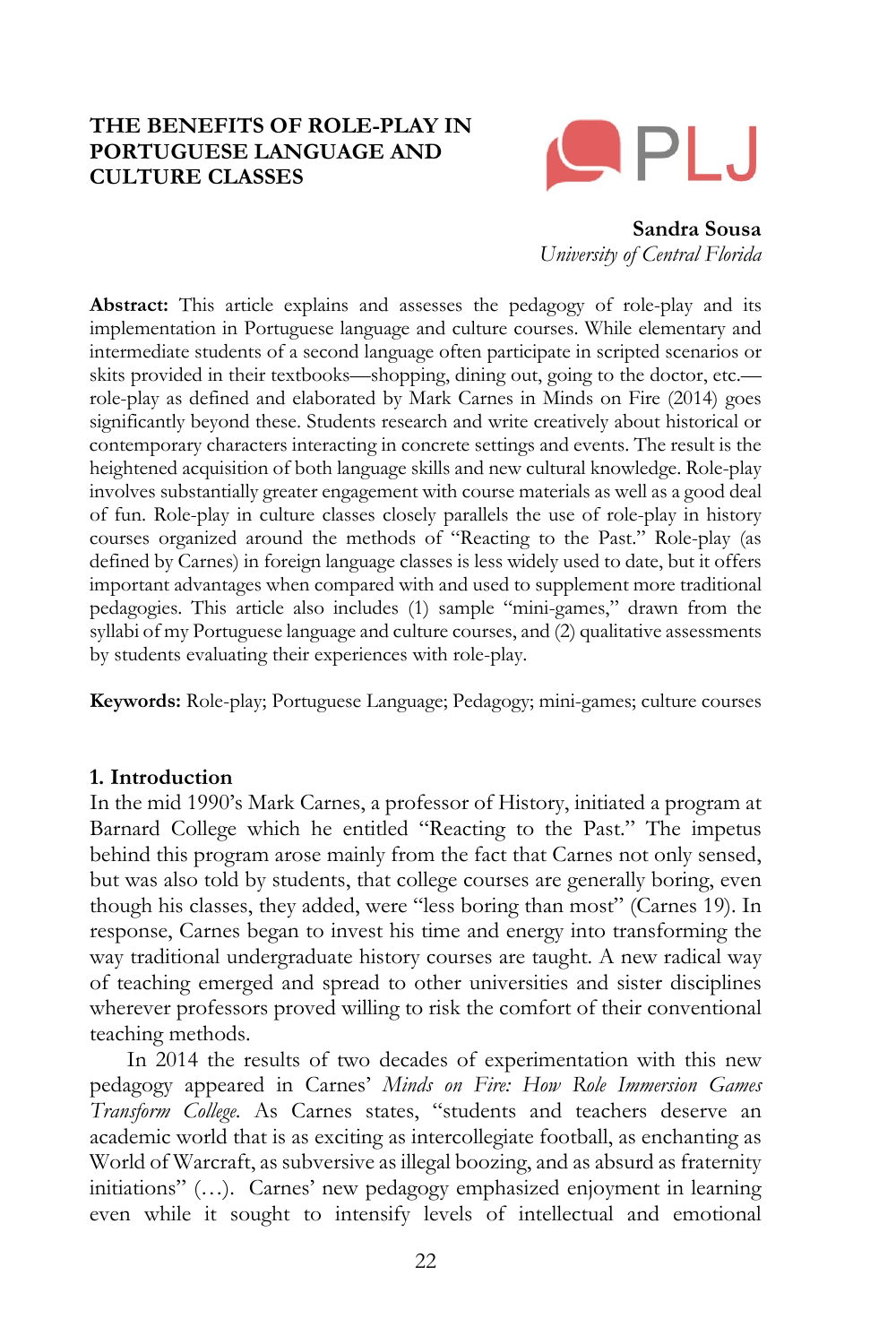engagement with content. As Colleen Flaherty (2014) elaborates, "Of course, neither the book nor Reacting is all play. In preparation for extensive debates, students read challenging historical documents and write a variety of assignments for audiences—such as 'newspaper articles' for a period reader—over several weeks. Reacting units end with a debate in which a 'winning' side is crowned."  $(n/p)$ . Students confirm both working harder in Reacting courses than in other classes and having fun while doing so.

In Fall 2015 I registered for a cohort offered by the Faculty Center for Teaching and Learning at my institution on the subject of role-playing. In search of ways of improving my courses, I immersed myself in reading Carnes' *Minds on Fire*. As the semester and our monthly discussions of Carnes' pedagogy progressed, I felt I had to immediately apply what I was reading. I also knew that I was not alone in my desire to make the classroom an engaging and mind-challenging environment for every student. The present article is the result of one year of experimenting with what I call "minigames," which I have developed for both my Brazilian culture and my Portuguese language courses. The main purpose is to share some initial findings concerning students' experiences with "mini-games" and the new role-play pedagogy. I also share the content of some of the mini-games I have created, and these are accompanied by excerpts from student evaluations obtained through questionnaires and summative reflections offered in their final essays.

# **2. Immersion Games: Motivation and Assessment**

M. D. Svinicki (2004) presents a broad framework of learning strategies within which I first would like to situate Carnes' concrete pedagogy of "roleplay immersion games." Modelled and abbreviated as GAMES, Svinicki's Instructional Pathway to Self-Regulation calls for: (1) goal-oriented study, including previewing and planning; (2) active processing of content, requiring such activities as paraphrasing and creating one's own examples; (3) "memorable" studying, which entails making connections to personal experience and other course content, as well as the ability to extrapolate and to flesh out course concepts; (4) explaining content in one's own words and communicating such content successfully to others; and (5) self-monitoring, which involves the ability to scrutinize one's comprehension of materials and to make appropriate self-corrections (summarized in Lehman and Conceição 2014: 48-53) . As will become apparent, Carnes' pedagogy of "role-play immersion games" satisfies all of these criteria.

"Role-play immersion games" offer a promising solution to one of the most entrenched difficulties against which teachers of foreign languages and cultures ceaselessly struggle. This obstacle, of course, is "the discrepancy between a syllabus in which class participation is required and students [remain] unwilling to participate due to lack of motivation or anxiety about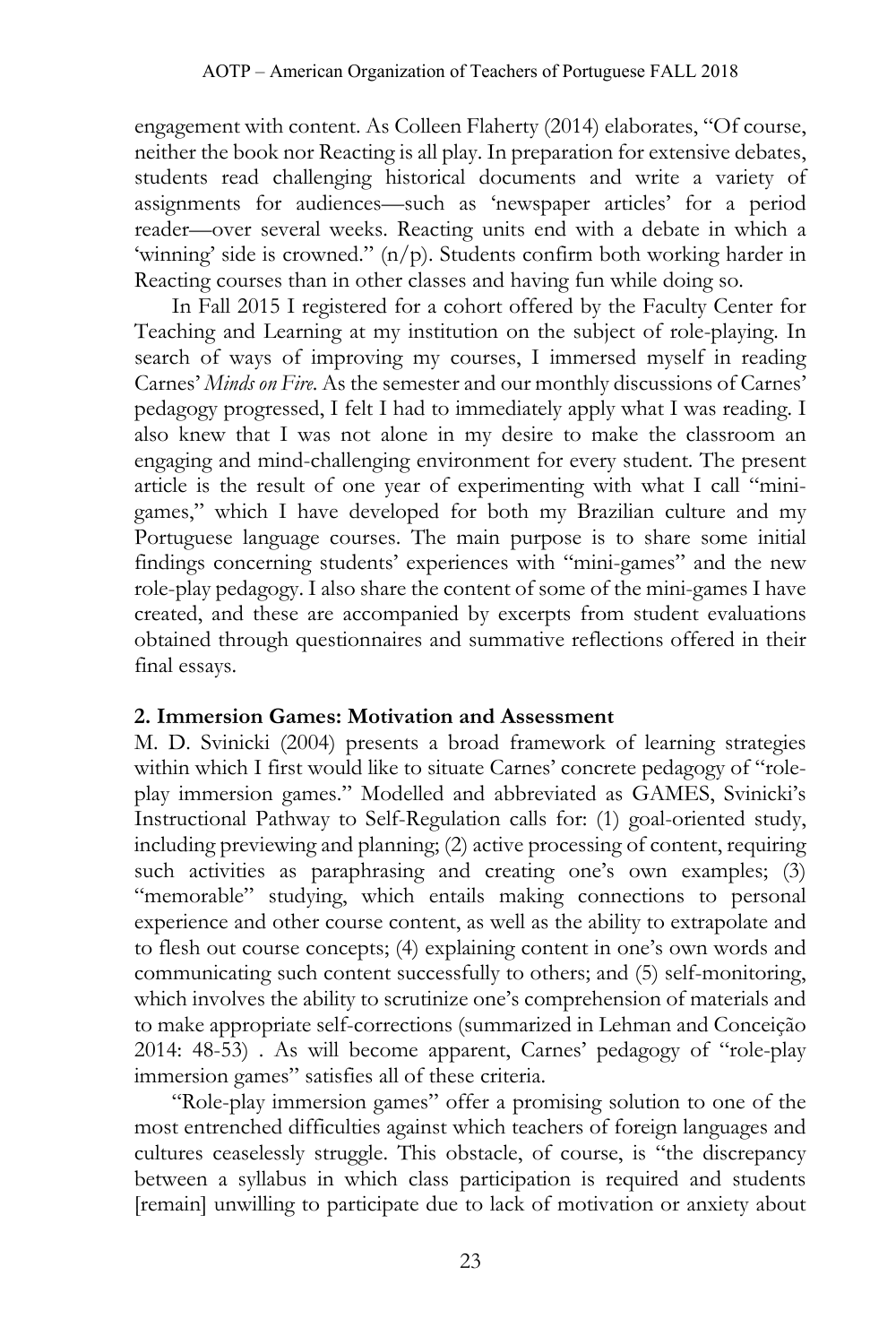speaking in class" (Fidalgo and von Schmidt 1995 n.p.). Playing games in the classroom has been proposed precisely as "a technique for motivating participation, promoting creativity, and testing language skills in a meaningful context" (Fidalgo and von Schmidt 1995 n.p.). For our purposes, however, it is important both to distinguish and to underscore that by "playing games" neither Carnes nor I are referring to board games in the classroom, equivalents adapted from movies or television game shows, or to stock, prescripted textbook dialogs consisting of role-play "snapshot" skits. Rather, from Carnes' perspective (and mine), role-play means *immersion games*: "roleplay" here entails deep, contextually rich immersion in historical and/or contemporary personalities, facts, events, and experiences.

Many researchers have provided strong endorsements for the motivational and educational benefits of role-play as defined in the Carnesian sense. For example, Suchismita Bhattacharjee writes:

Commenting on the efficacy of role-play teaching, Poorman (2002) stated that "integrating experiential learning activities in the classroom increases interest in the subject matter and understanding of course content." Involving the students in the process has proven to increase their enthusiasm as claimed by Fogg (2001) who found increased student involvement in his history class which was earlier very boring and monotonous. Additionally, in this pedagogical approach students are not mere passive recipients of the instruction materials any more, but actively take part in the process of information exchange. During role-play teaching, as the students acquire knowledge through problem solving of a realistic scenario it is more likely that the students will be able to absorb the meaning and implement it in professional careers when needed (McKeachie, 2003). (Bhattacharjee 2014)

In a similar vein, Barbara Martinson and Sauman Chu assert that "games are effective tools for learning because they offer students a hypothetical environment in which [students] can explore alternative decisions without the risk of failure. Thought and action are combined into purposeful behavior to accomplish a goal. Playing games teaches us how to strategize, to consider alternatives, and to think flexibly" (Martinson and Chu 2008: 478 [qtd. in Talak-Kiryk 2010]). And, indeed, Foreman earlier had argued that "learning through performance requires active discovery, analysis, interpretation, problem-solving, memory, and physical activity and extensive cognitive processing" (Foreman 2003: 16 [qtd. in Talak-Kiryk 2010]).

From the vantage point of general pedagogical theory and criticism, a final observation about the value of role-play immersion games is worthwhile. Although not specifically discussed in the relevant literature, it is clearly the case that classroom role-play (in the Carnesian sense) provides robust opportunities for direct assessment of student performance. This is true not only in terms of the acquisition of cultural competence but also in terms of the acquisition of linguistic proficiencies. Moreover, its value accrues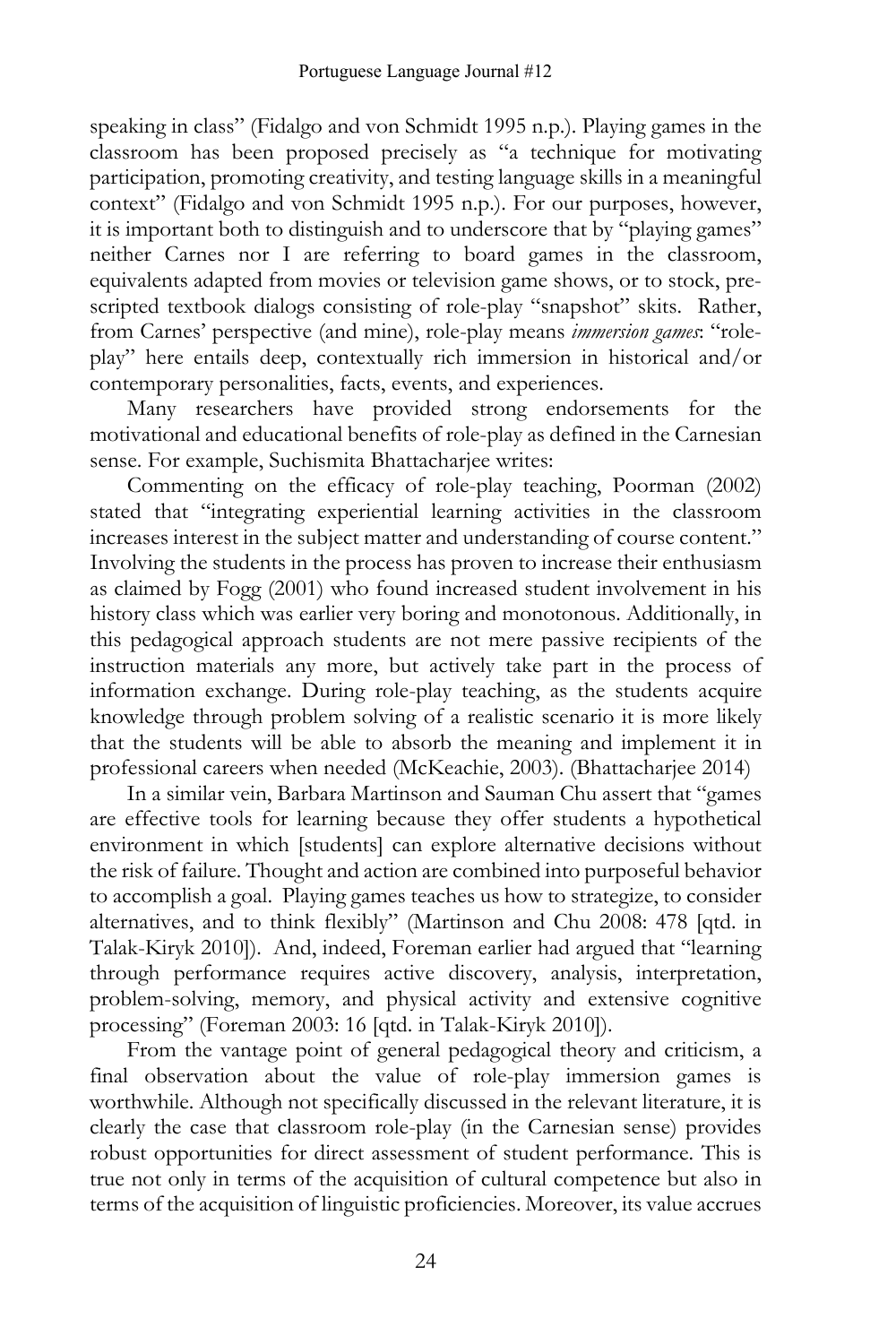not just to the full, weeks-long version of immersion games to be found in Carnes, but also to my new technique of single-week "mini-games" as well. The orally delivered written speeches; the spontaneous process of rebuttal, refutation, and; extended debate; the simultaneous tweeting and impromptu meta-commentary—all of these dimensions contribute significantly to a basis for instructor evaluation and for student self-evaluation (self-monitoring).

Carnes' role-play pedagogy has been propagated across numerous disciplines, and it has impacted not only the pedagogical strategies of professors but also the learning strategies of students. E. Kate Armstrong affirms that

Role-play is currently used in a range of disciplines including drama, education, psychology (Britt, 1995), social sciences (Duveen and Solomon, 1994), philosophy, English literature (Wolf et al., 1994), foreign languages (Ladousse, 1987), environmental science, engineering, geography (Maddrell, 1994), health sciences, business (Brown, 1994; Egri, 1999), tourism and hospitality, ethics (Brown, 1994; Raisner, 1997), economics, marketing, political science and information technology (Kirkwood and Ross, 1997). New approaches are also emerging via specially designed computer software (Wagner, 1997). (6)

Perhaps this is an opportune moment for our profession to consider a serious examination and extensive trial of "role-play immersion games," as well as role-play "mini-games," in the curricula of foreign language and culture departments.

As we now turn our attention more specifically to Carnes' understanding of role-play, a good place to start is with his observation that he found one genre of student observations to be apparently "nonsensical." According to Carnes, students reported having "understood themselves better by imagining they were someone else"; to have "learned more when teachers said less"; to have "found failure to be a pathway to success"; to have "experience[d] strong community bonds through fierce contention"; to have "embraced moral thinking when teachers stopped preaching"; to have "acquired leadership skills by becoming teammates"; and to have "understood the past better by filtering it through their own present" (Carnes 7).

By impersonating somebody else, students are naturally forced to see and to think from a different perspective: they open themselves to other ways of looking at problems and situations. Carnes subsequently explains that "when we identify with other people, whether by reading novels, watching plays, or engaging in role-immersion games, we enlarge our cognitive universe. We gain access to more information and new ideas. But something else occurs, too. We find strangers less strange. When our self contains multitudes (…) we connect more readily with others, confident that we can cope with new perspectives and ideas that may challenge our sense of who we are" (123).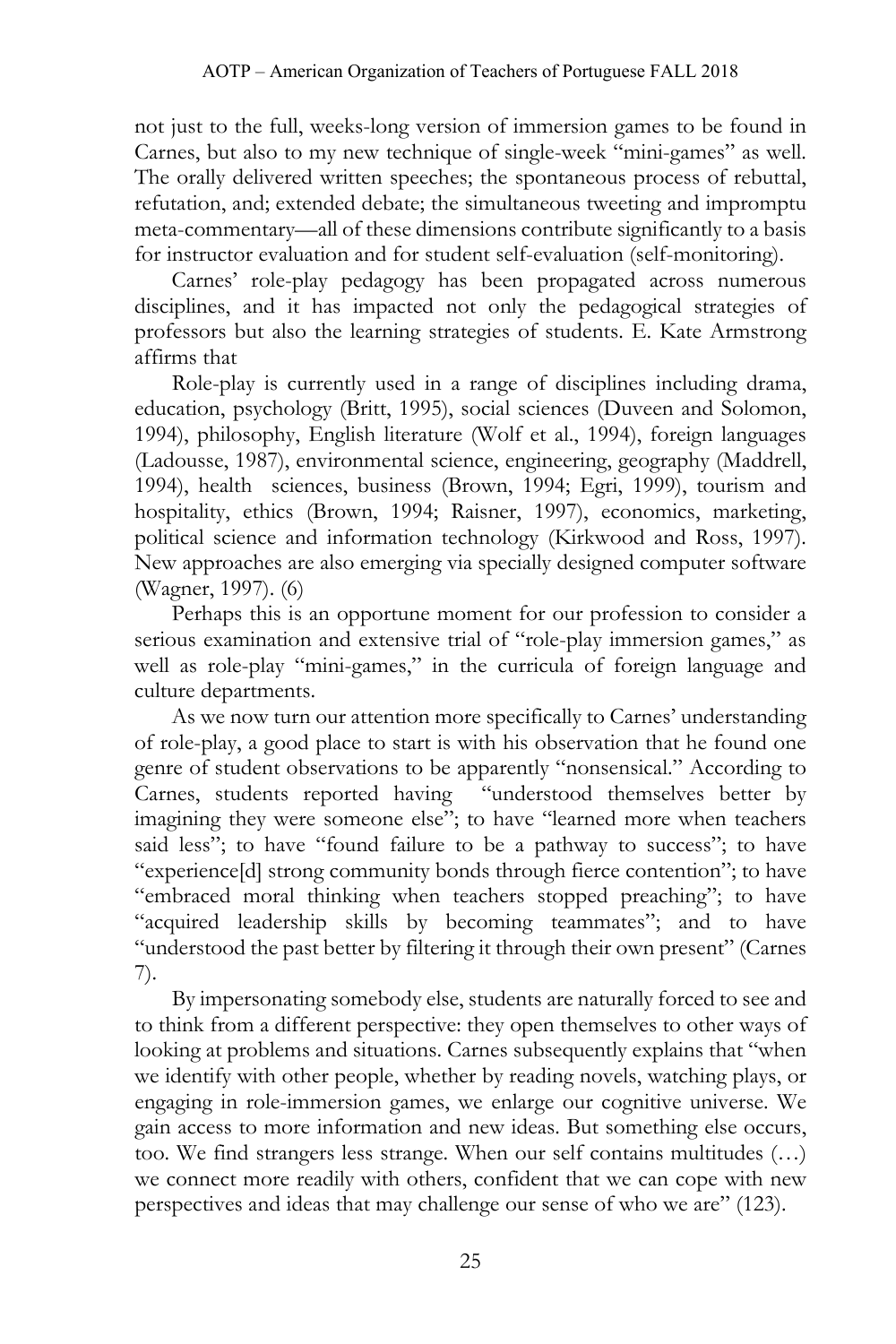Feeling rejection at being challenged in their views and discomfort at discussing sensitive subjects are common in students' approach to college life. As teachers we also seldom push students out of their comfort zone for fear that they will collapse or have a nervous breakdown. In this sense, we prefer to talk more and listen less, and so every class ends quietly and peacefully, all of us returning home with the same feeling of personal reassurance. But does anyone really gain anything from this situation? Is the feeling of comfort what we want our students to remember about their college classes? Do we want students to leave university life four or five years later untransformed by their studies? Challenging discussion is one of the main attributes of role-play and one that certainly changes the "noise level" of classes.

Carnes also points out an additional advantage of playing a game: its subversive side. There is something contradictory in the nature of games: we immerse ourselves in a subversive play that does not always involve pleasurable tasks; on the contrary, they can be quite monotonous. Nonetheless, a player performs them endlessly without noticing either the time passing by or the routine of their tasks. According to Carnes, "subversive play worlds commonly oblige players to work harder than ever before. This also explains why the activities that students customarily dread (and often evade)—going to class, reading, researching, writing papers become 'fun' in the context of a role-immersion game" (85).

Furthermore, how many times do students find refuge in library corners or their dorm rooms, preferring the solitude of these places and refusing to work in groups? Working with others is always a challenge; nobody can deny it. According to Carnes, we need to shift our traditional pedagogical perspective from teacher to learner. In his words, "students learn how to work with others by working with others; they learn leadership by leading and by being led. Role-immersion games do just that, by thrusting students into complicated situations that oblige them to work in teams—and sometimes to lead them" (240). In this sense, role-play builds community and promotes engagement.

What might arguably qualify as the most important aspect of role-play games is the fact that they oblige "students to address messy, unstructured problems: these range from solving interpersonal dynamics within a team to devising arguments based on difficult texts and rapidly changing situations" (292). As Carnes suggests, "this requires imaginative thinking of the sort one seldom learns through passive pedagogical modes" (292).

Even though "the experience of playing a Reacting game [may seem] the antithesis of the pedagogy of higher education" (Carnes 7), *Minds on Fire* has convinced many of us that that role-play can and does succeed. Our traditional methods of teaching such as lectures and loosely structured discussions—while not completely disastrous—should continue to be used,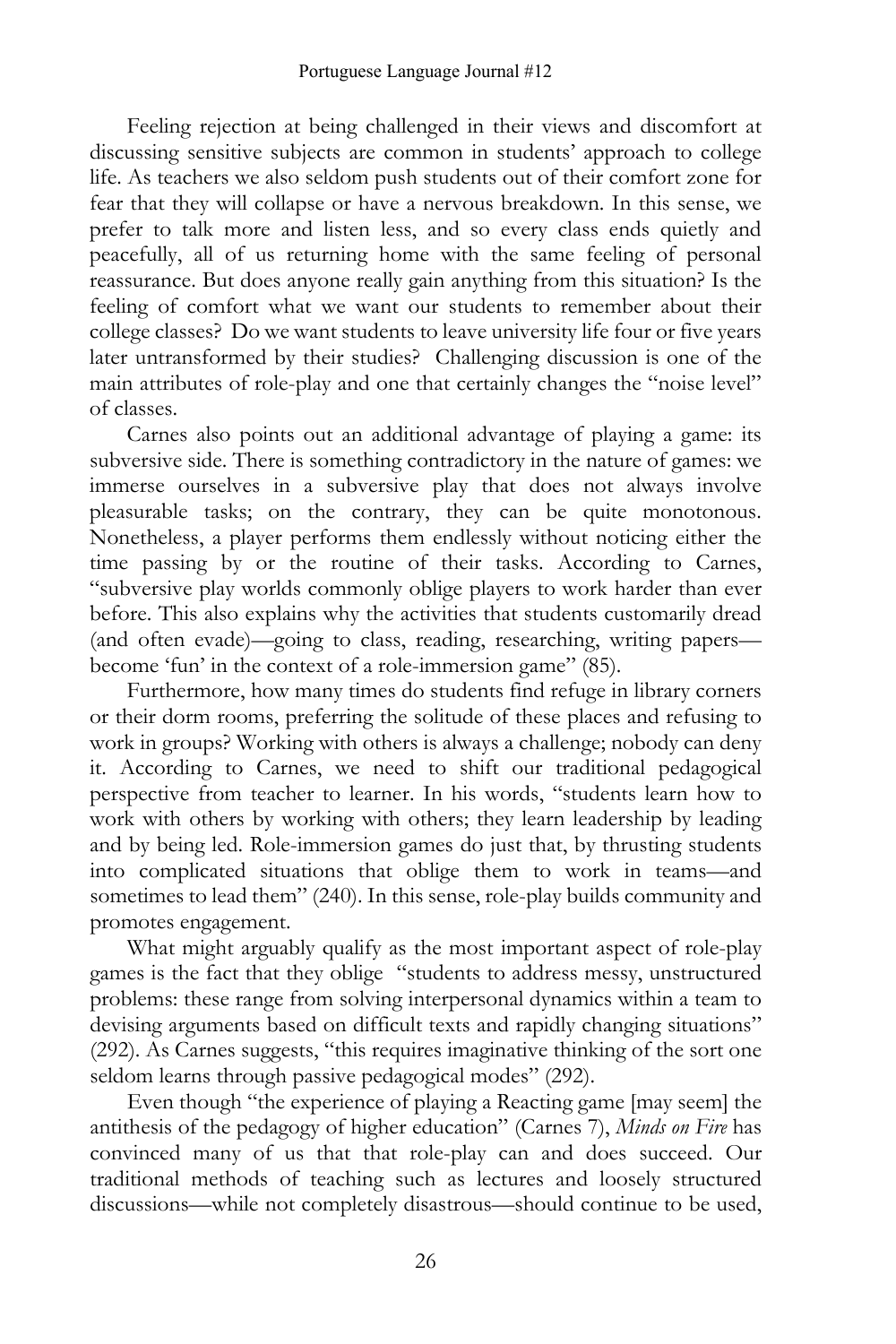since they too have their advantages. Nevertheless, we also believe that these traditional methods can be radically transformed into a much more positive teaching and learning experience.

# **3. Brazilian Culture and History**

I would like to share here three "mini" role-play games that I created for a "Brazilian Culture" course which I taught this past year. After completing the cohort where I and some colleagues had read and discussed Carnes' *Minds on Fire*, I decided to experiment with a delivery format different from the usual lecture followed by questions/discussion. Too many times students had remained passively sitting in front of me with empty sleepy eyes (and the usual quick peek at the clock) while I strained to elicit a few words out of their mouths. I was ready to implement a new pedagogical approach even if the course ended up being a complete failure. Yet I also knew from the outset that if I assigned too many games I would overtax their energies—I had kept in mind Carnes' students who had reported working harder and longer while preparing roles for these games—so I decided to create only five games and to intersperse them throughout the semester alongside lectures and other type of classroom activities.

The first game took place right at the beginning of the semester. We were studying the Portuguese "discovery" of Brazil, the early contacts with indigenous inhabitants, and the posterior process of colonization. I wanted students to understand how Portuguese views of indigenous peoples had changed from the sixteenth century; but more than that, I wanted them to have a better grasp of the causes and implications of these changes. I wanted them to read as much as possible; but in a class that meets two times a week for 75 minutes, I could not require a group of undergraduates to read every single description recorded by voyagers, priests, adventurers, philosophers, etc. I could have lectured to them: But how much would they retain from my lectures, and how boring would that be?

The "discovery," contact, and colonization thus presented a great opportunity to create a game. A topic embodying political, moral, and "exotic" dimensions, and affording a broad cast of historical characters, stood before me. And even if history did not supply enough principals actors (this depends on class size in relation to historical events), one of the strong points of role-play is that you can ask students to create their own characters and to portray certain points of view. I called this particular game "Idyllic and Cannibal Encounters Party."

The following is the description of the game which I handed out to students inside envelopes bearing their names. Inside they would also find their assigned character. The handing out of the envelopes with the game's objective and students' assigned characters creates an environment of suspense which students enjoy as they look around and ask their peers who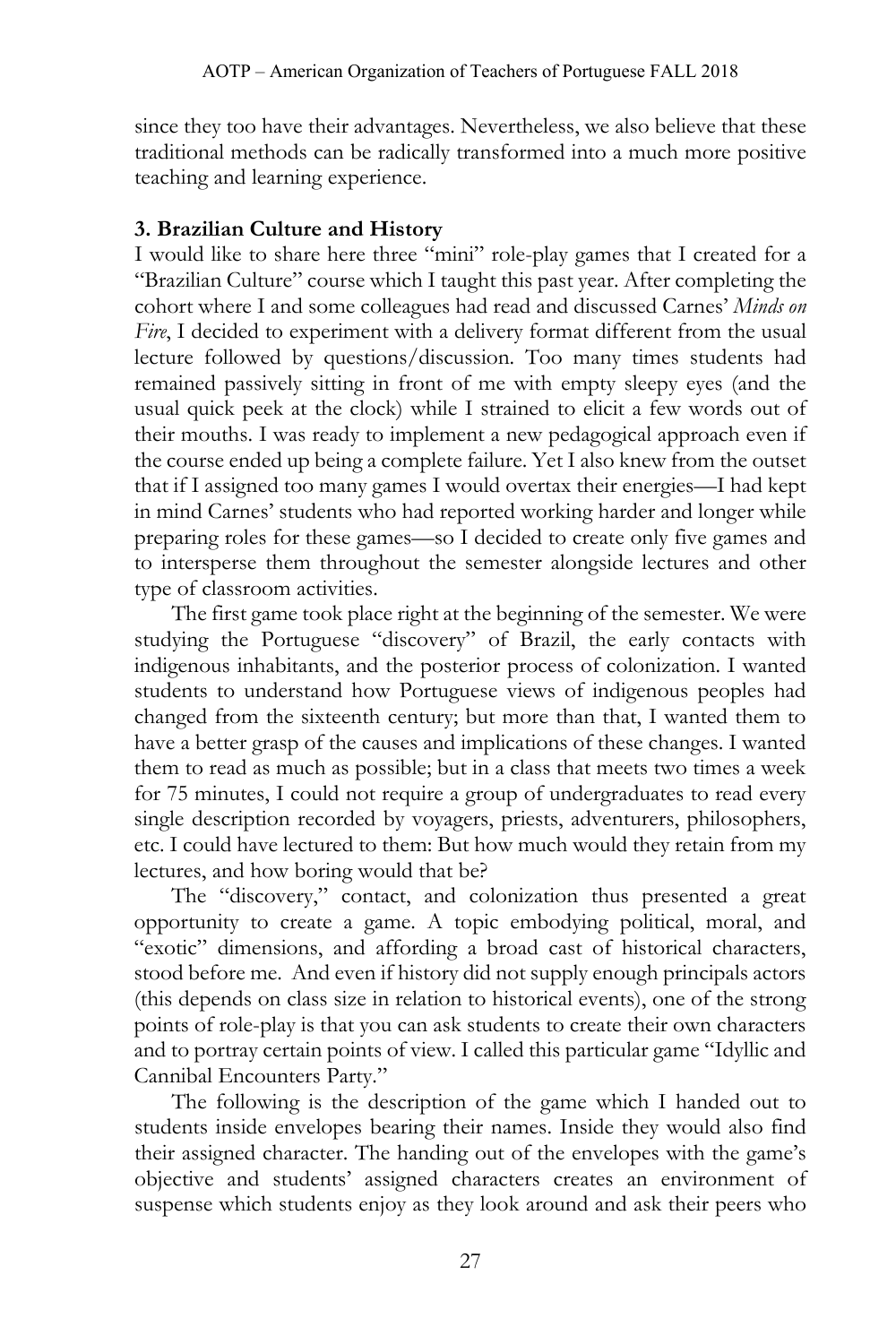they were going to be. It is the initial step for enthusiasm. The game, quite simply, read as follows:

*Throughout the sixteenth century voyagers to Brazil recorded their views of and perspectives on the land and its peoples. By the end of the century, King Felipe I (Felipe II of Spain) decided to give a party in Porto Seguro, a city in Bahia named for the region where the Portuguese navigators first arrived in 1500. His goal was to better understand what Brazil was all about. Felipe I had received confused and conflicted information and needed to acquire more information first-hand.*

*Research your character and prepare a speech on what he or she would say about the Brazilian land and the indigenous peoples. Be prepared to engage with other, differing views.*

*At the end of the party, you will vote on the best speech and performance. The winner will receive a Starbucks gift certificate to buy a "human flesh bagel." You will vote on Twitter, so create your accounts.*

The characters for "Idyllic and Cannibal Encounters Party" were the following: Pero Vaz de Caminha; Afonso Ribeiro; Jean de Léry; José de Anchieta; Manuel da Nóbrega; André Thevet; Hans Staden; Damião de Góis; Michel de Montaigne; João de Barros; Pero de Magalhães Gândavo; Gabriel Soares de Sousa; Theodor de Bry.

During this game students tweeted comments as their peers delivered their speeches. Initially I had worried that the use of this social media might interfere with students' attention to the speeches, but I included tweeting as an aspect of the classroom activity for this first trial. As the day and time for the game to be played in class arrived, I was surprised to see that students had already placed a picture of their character on their Twitter accounts and were already tweeting about the subject matter even before I had opened my own account.

When students began to deliver their speeches, I became amazed by the amount of information they had discovered about their characters as well as by how much knowledge they also had gleaned in the process about other characters. Comments tweeted during the speeches were focused and credible: students remained "in character" for the tweets, continuing to portray the views espoused by their characters while, at the same time, engaging and "attacking" the views and perspectives of other characters. Positive energy and attitude flowed throughout the classroom and was reflected in laughter and enjoyment. At the close of general discussion, students voted on the best speech, but they seemed unconcerned about winning or losing. They left together, talking, and expressing to me their satisfaction with the session. A sense of community had started to form.

Another game we played in class during the semester was called "Getúlio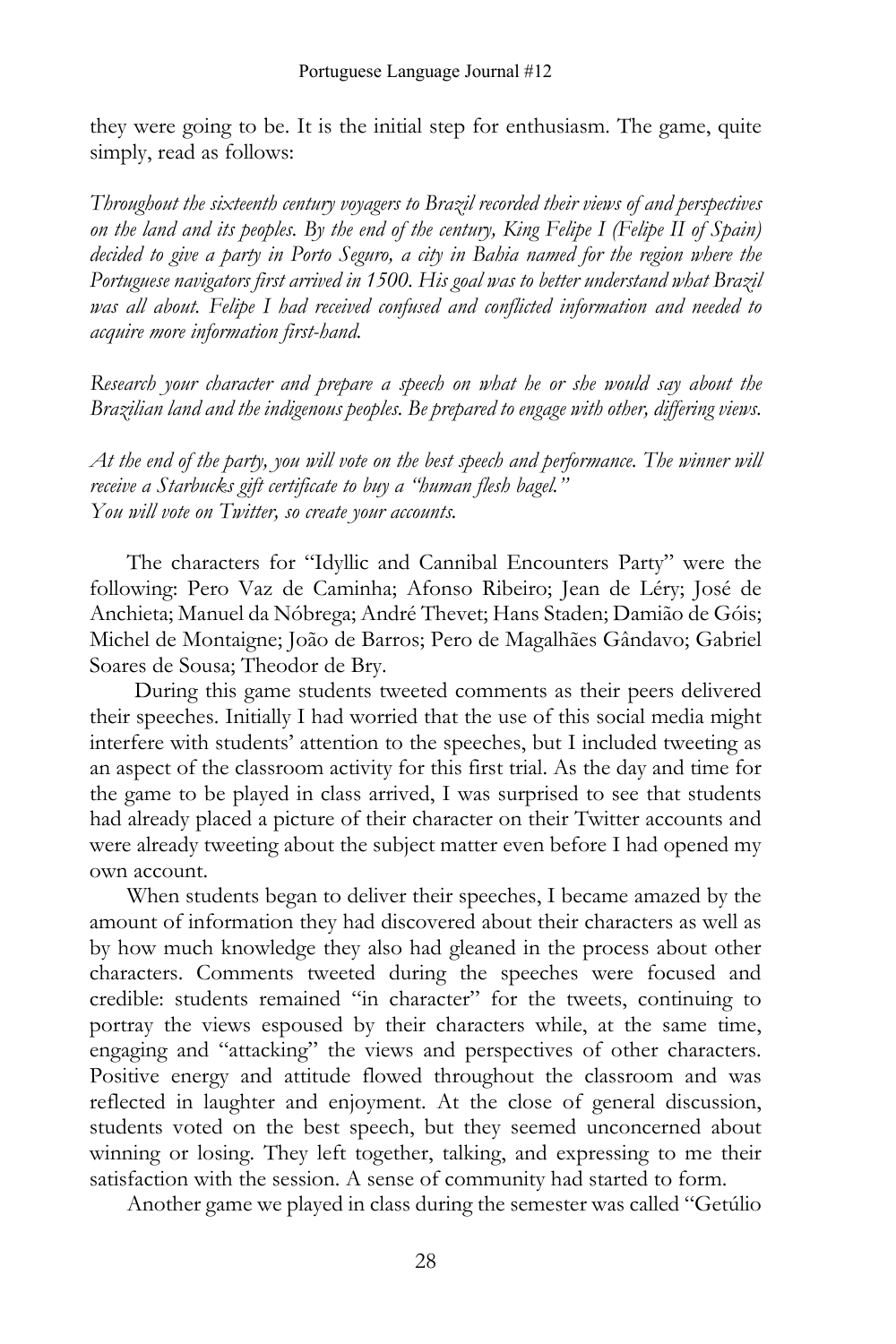### Vargas to Power!!" The objective read as follows:

*We are in the period of 1937-45 which is known in Brazil as the Estado Novo [New State]. Getúlio Vargas, the dictator, pursues several measures to justify his power and dictatorship in Brazil. In this game the future of Brazil as a democracy is at stake, and you will have to be fearless in your arguments either for or against the continuation of the Estado Novo in Brazil and of Getúlio Vargas as head of the nation. You will write speeches according to your characters' views, and you will have to convince Getúlio Vargas either to step down or to continue running the country. Don't forget that we are in the midst of World War II, so you should also include comments on the role and participation of Brazil in the war.*

In this game, I wanted students not only to comprehend Getúlio Vargas' dictatorship, but to recognize Brazil in a larger context, namely, that of the World War II. Contrary to the previous game described, I provided students with more information on what I wanted them to do with their characters and which position they were taking. I will offer just a few examples here of the characters that were involved and their description in this game.

#### *Role: Getúlio Vargas*

You are Getúlio Vargas. Write a speech introducing yourself and what your plans are for the future of Brazil. After listening to several different views, you will have to take sides with one of these views and explain your reasons. The view you choose will determine the future of Brazil. You are either going to decide to step down or to continue in power.

## *Role: Oliveira Vianna*

You are Oliveira Vianna, a lawyer from the state of Rio de Janeiro. Write a speech introducing yourself and your political views. You are for Getúlio Vargas and the Estado Novo.

## *Role: Plínio Salgado*

You are Plínio Salgado, an Integralist and Paulista writer. Write a speech introducing yourself and your political views. You are against Getúlio Vargas and the Estado Novo.

#### *Role: President Franklin Roosevelt*

You are President Roosevelt. Write a speech introducing yourself, your political views and your reasons for allying yourself with Getúlio Vargas and his dictatorship.

### *Role: Brazilian Citizen*

You are a Brazilian Citizen. Create your own character. Write a speech introducing yourself, your political views and the effects of the Vargas dictatorship on your daily life. You are an anti-Vargista!

Once again, students tweeted during the speeches, identifying themselves through their character's picture and commenting on the content of the speech being delivered. The student playing Getúlio Vargas listened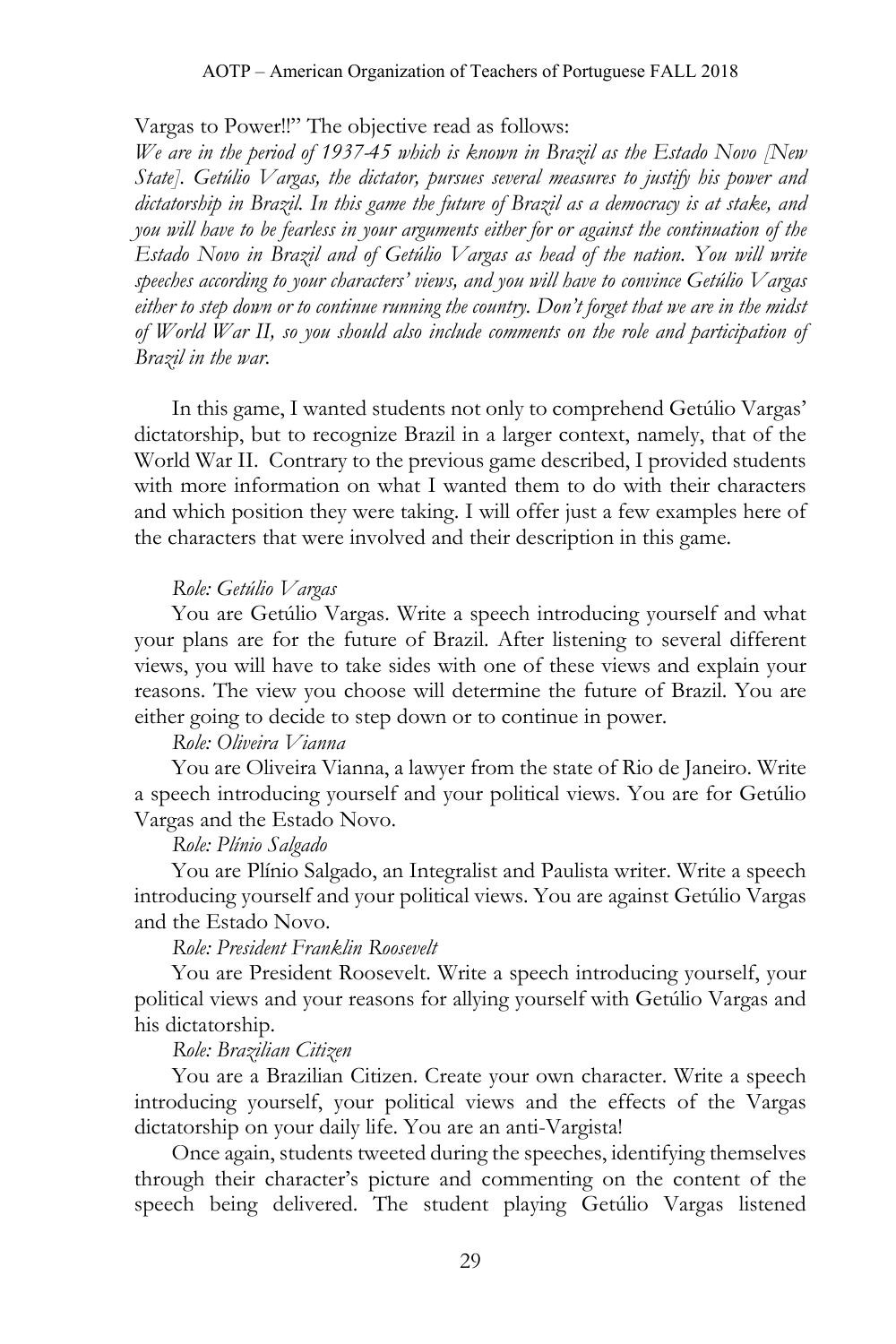attentively and took notes. After the delivery, I broke the classroom into two groups according to their pro- or anti-Vargas views. This was the opportunity for students to make their arguments stronger as a group and their last opportunity to convince Vargas, as well as their opposition colleagues, of their opinions. Their minds and hearts were in fact "on fire," so much so that the volume of their voices permeated the building. Of course there came the predictable knock on the classroom door. The message conveyed was that my students were too excited and needed to calm down so that people downstairs could do whatever they were doing. My students were puzzled: weren't they supposed to talk like this in every class? Had they done anything wrong? No, of course they hadn't, I told them. People are just not used to classes like this.

To close debate, students from each group constructed summarizing arguments and produced another speech on the spot, this time addressing all of the parties involved. The student performing Vargas then had to make a decision based on what "he" had heard. Once again, it was really not that important who won or who lost. I noticed that students always want to win, but in the end any sense of failure disappears into—or is rendered not so relevant—by the feelings of engagement and community. On this day the students stayed in class 15 minutes past the end of the period, talking among each other and seeming neither to notice nor to care that we had gone overtime.

The third game I would like to share here was the last one of the semester. After an intellectual voyage across the centuries in Brazil, students looked forward with excitement to this last game, in particular because it involved recent events they could readily recognize and to which they could easily relate. In addition, students would play characters who are still living some of whom remain embroiled in political controversy. The game bore a simple title: "Brazil's World Cup." In this game the objective read as follows: *"Another week, another storm of tear gas and rubber bullets at a World Cup host city in Brazil. This time, the clashes were in the capital, Brasília, where 15,000 protesters from the Landless Workers Movement marched from the Mané Garrincha football stadium to the Palácio do Planalto state office of the president, Dilma Rousseff," Jonathan Watts reported on February 15, 2014. [\(http://www.theguardian.com/](http://www.theguardian.com/%20world/2014/feb/16/brazil-world-cup-disaster-delays-protests-deaths) [world/2014/feb/16/brazil-world-cup-disaster-delays-protests-deaths\)](http://www.theguardian.com/%20world/2014/feb/16/brazil-world-cup-disaster-delays-protests-deaths)*

*Dave Zirin in his book* **Brazil's Dance with the Devil** *states that: "They certainly didn't consider that maybe, just maybe, Brazilians don't want to spend billions on new stadiums while the poor are being displaced—especially when it's all for the benefit and service of the twenty-fist-century version of the same European powers that have been stripping the country of its skin for four hundred years" (85).*

*In this game you are going to enact the events that surrounded the hosting of the World*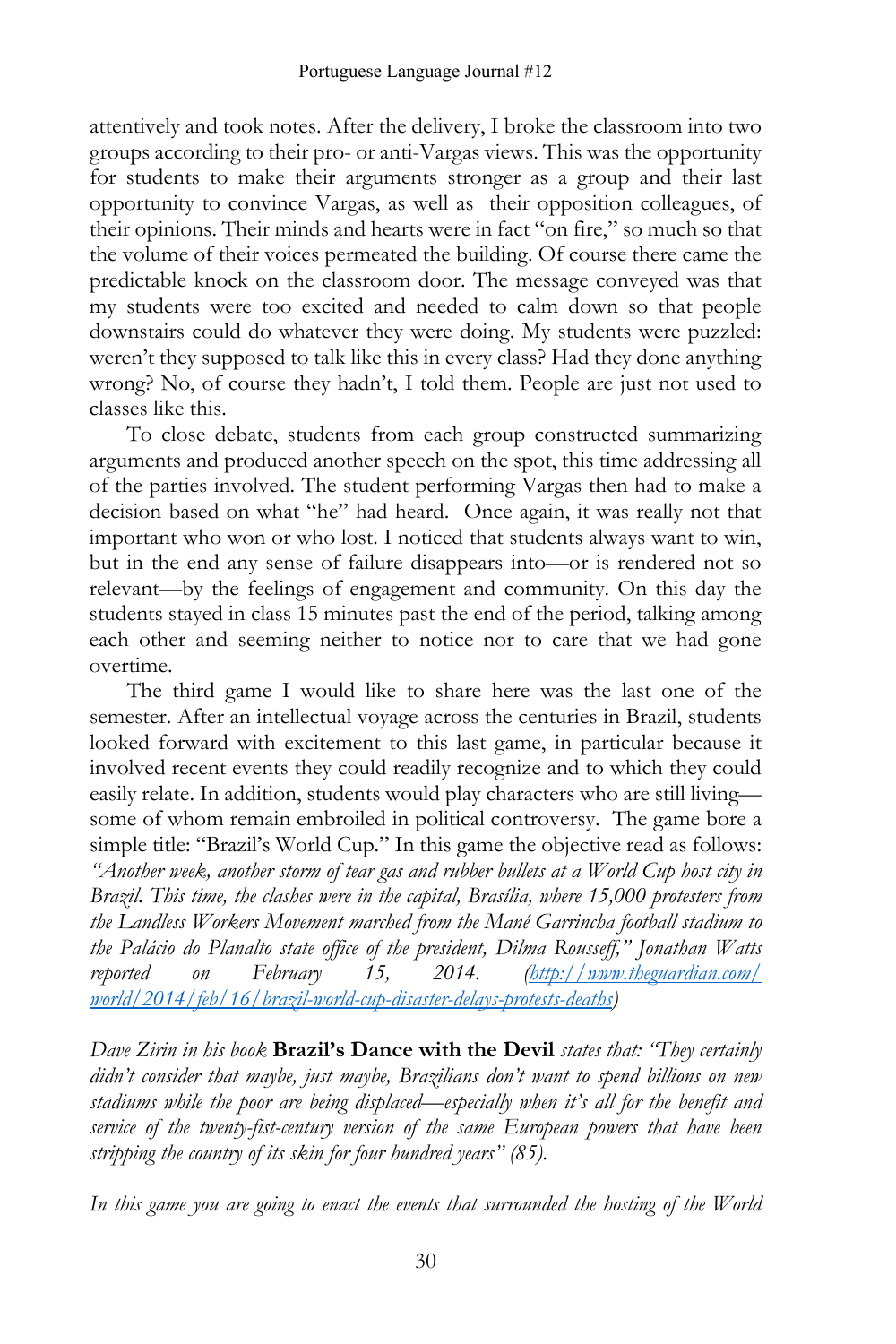*Cup in Brazil. Some of you will be pro- World Cup and others against. Much is at stake, and you believe that you can actually change the course of history. The main objective of the game is to convince Dilma Rousseff either to cancel the world soccer event in the country or to continue with the original plans. The ones who are able to convince her will win the game.*

Here again I wanted students to understand the bigger picture behind holding a world cup, not only in Brazil, but in general. The characters were: Dilma Rouseff; Lula da Silva; FIFA's president, Sepp Blatter; Fifa's vice president, Alfredo Hawit; a member of the environmental community; a member of the Landless Workers Movement; Carlos Tukano, member of the Brazilian Indigenous Cultural Center; Marta Vieira da Silva, woman soccer player; Pelé; an inhabitant of Vila Autódromo; a Brazilian citizen of the elite; a Brazilian middle-class university student.

Some of the characters in this game were generic, representing "ordinary" or "common people," and for whom students had to contrive their own story. Some students prefer this type of character because, even though students remain to an extent constrained by historical period, geography, and actual or plausible events, they can exercise a substantial degree of creative freedom and imagination. Obviously, in the games described in this essay, students often struggled with their characters because they had to defend an opinion that may have been dramatically opposed to their own. They would scream sometimes: "This is so hard!" But when the day of the game rolled around, I was always happily surprised to see how they had accepted the challenge and had committed themselves within the world of the game to their character's point of view.

As the game of "Brazil's World Cup" was about to start, I received one last surprise. One of the students—a major in journalism—had checked out a camera and filmed the entire role-play so that they, and I, could preserve our memories of the class. Our class, of course, was interrupted yet again by a knock on the door and a request to keep the volume down. This time the students just laughed.

# **4. Portuguese Language**

Many of us who teach Portuguese language courses across the United States have adopted *Ponto de Encontro* as a sort of Bible for our classes. In my view, *Ponto de Encontro* remains the best language textbook for Portuguese. Nevertheless, I can hardly ever stick with a textbook from the first to the last page. I always try to create a few different exercises of my own, since I want to provide students with additional and varied kinds of learning experiences.

After implementing Carnes' role-play pedagogy in my culture courses, I decided to dive into more unknown waters and to see what could happen if I introduced role-play into my Elementary Portuguese Language and Civilization II. Naturally, students always role-play a bit in language classes,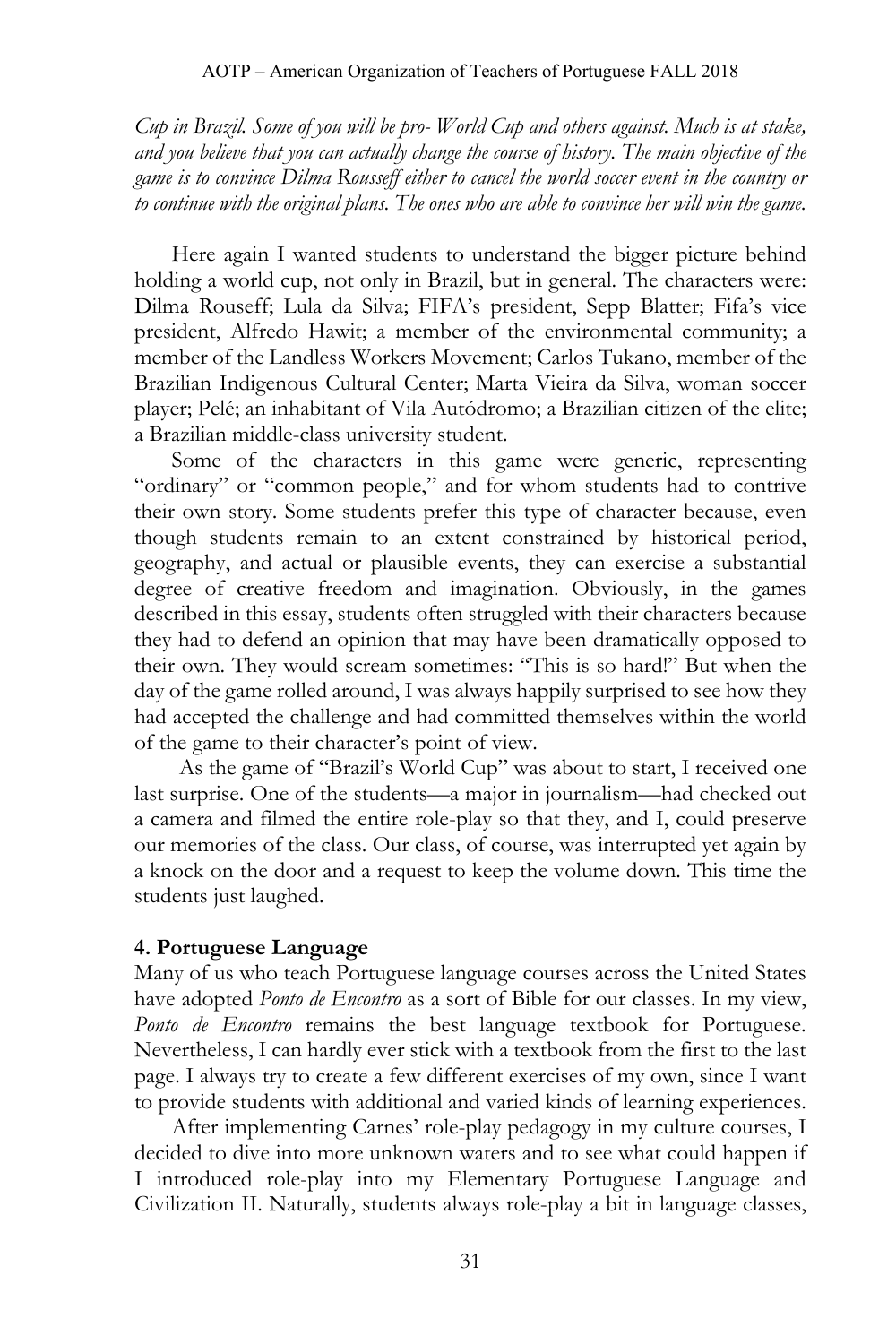as for example, during the simulation of a dinner at a restaurant or the customary visit to the shopping mall. But the kind of role-play I intended to introduce—modelled as it was on Carnes generally and the mini-game format I had devised for "Brazilian Culture"—was going to be different. It was also scary in view of the fact that, with role-play pedagogy, the conduct of many class sessions and the success of most activities depend on students' willingness to assume significant responsibility for their own learning. My experiment could go one of two ways: failure or success. I decided not to think much about the outcome and just to concentrate on the ride (maybe not a very pedagogical approach, some would argue).

I began by creating a list of famous people from the countries where Portuguese is spoken. I had 15 students in this second semester elementarylevel class, and so I chose the following 15 "characters": Marcelo Rebelo de Sousa; Dilma Rousseff; Cristiano Ronaldo; Caetano Veloso; Jorge Palma; António Lobo Antunes; Ivete Sangalo; Ademiro Alves de Sousa; Xuxa; Lili Caneças; Paula Rego; Isabel dos Santos; Graça Machel; Gisele Bündchen; Walter Salles. I intended to have not just a variety of countries, but also of personalities and professions. On the first day of class, I assigned each student one of the characters and told them that they were going to be that person for the entire semester. Some were excited; others not so much, since they would have to assume a different gender from their own: "How come I am a man and yet you want me to *be a woman? And a supermodel at that!*" That was precisely the point, I thought.

Before I discuss the results of the role-play experience in my Portuguese language class, I would like to share some of the games I created based on *Ponto de Encontro's* chapters.

Chapter 8 of *Ponto de Encontro* focuses on cultural traditions. Thus our game was based on the celebration of Carnival. I gave students the following description and objective and assigned them their position in regards to Carnival. The game was entitled "Carnaval em perigo" ("Carnival in danger"): *The president of Brazil, Dilma Rousseff, and the president of Portugal, Marcelo Rebelo de Sousa, have decided that they are going to stop the tradition of Carnival. They argue that this holiday takes too much time from people's work and lives, etc. One group is going to try to convince Rouseff and Marcelo Rebelo de Sousa that stopping Carnival is not a good* idea, and the other group is going to try to convince them to hold fast to their decision. Each *person of each group will write a speech focusing on the importance of culture in general and carnival in particular in both Brazil and Portugal. Members of the other team will write a speech devaluing the importance of the country's culture and focusing on other more important aspects for the development of Brazil and Portugal. The team that convinces President Dilma and President Marcelo Rebelo de Sousa will win the game.*

When students began delivering their speeches in Portuguese, I was genuinely astonished. Even though their speeches contained obvious grammar mistakes, I immediately saw that something vital was happening.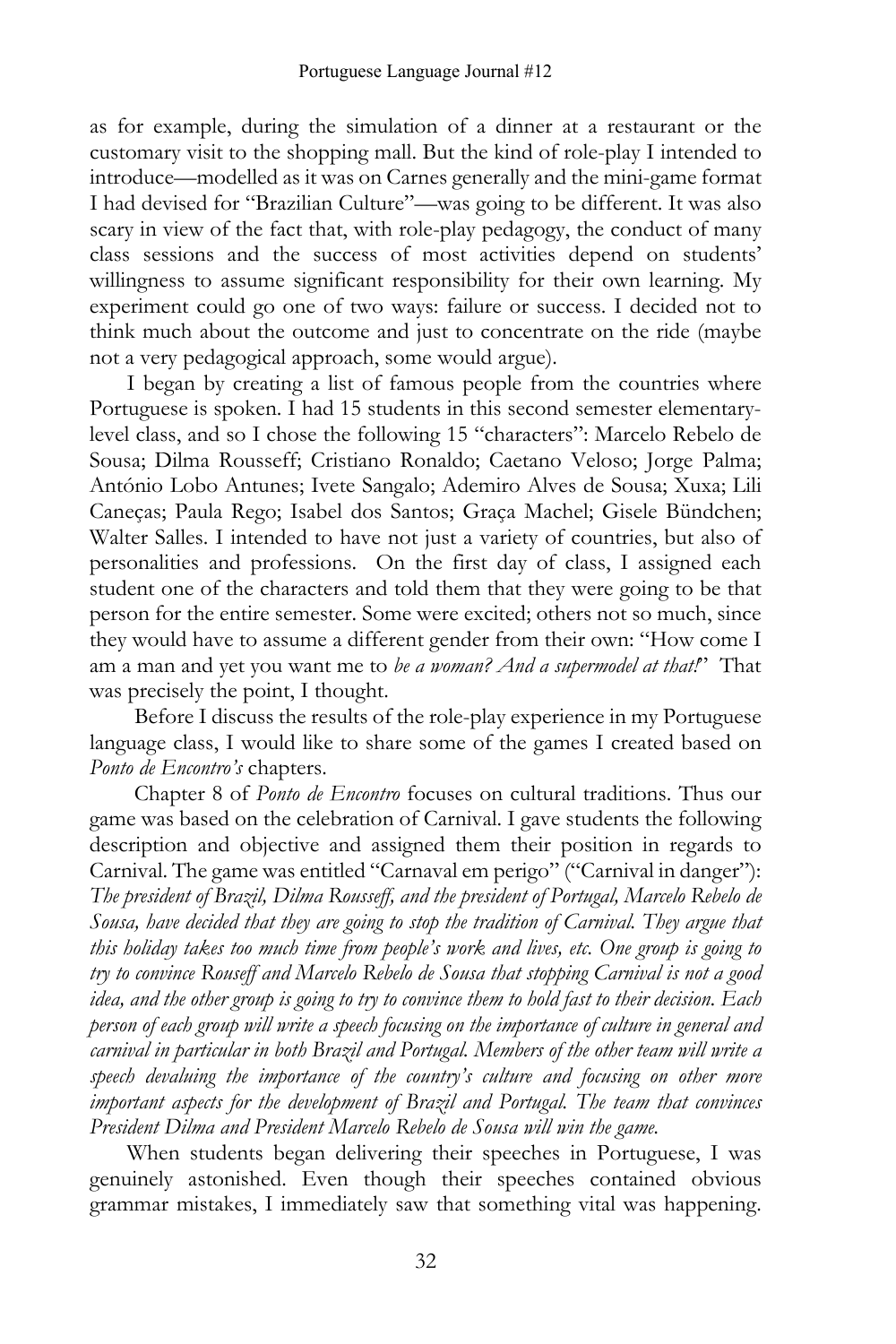Students clearly had consulted the dictionary, since they were applying vocabulary beyond what their book offers. Perhaps more importantly, they were not restricting themselves to verb tenses that pertained to the unit under study. Traditionally verb tenses are taught in a progression, and students spend some period of time practicing just that specific tense; then they add on new tenses as they move along. Of course, when we speak naturally about a certain topic, it is difficult to employ just one or a couple tenses. What roleplay does is to oblige students to search for and locate the tense they need in order to express themselves. They might not conjugate the verb perfectly right away, but they are making the effort in the target language. In other words, students are not waiting for the instructor to come to class and teach them. They are taking the learning and the research into their own hands.

Debates also figured prominently in the role-play activities designed for my Portuguese language course. Even though these students had engaged in only one prior semester of Portuguese study, they were putting forth their best efforts to argue and to debate seriously on a topic using only the target language. I could perceive that sometimes it was really difficult (remember, too, that some students had been assigned the task of presenting arguments against what might have been their personal views), but they were persevering and enjoying themselves in the process. At the end of the class, students expressed their content with the results, no matter whether they had won or lost the game. One of the top students in the course told me that, despite all of her best efforts, she had lost all of the games. I could sense a bit of frustration—she is an excellent student not used to losing— but she stated nonetheless that she was happy to have learned so much.

In chapter 10, we played a game pitting traditional food against fast food: "Diga NÃO ao McDonalds! A comida tradicional versus a comida rápida" ("Say NO to McDonalds! Traditional Food versus Fast Food"). The objective read:

*Lili Caneças started a campaign in Lisbon against the invasion of fast-food in the country, especially the McDonald's chain. She states that "this type of food is ruining the Portuguese traditional and healthy diet and making her jet-set friends fat." Lili and her supporters are going to write speeches against fast-food. The opposition group will need to convince them otherwise. The president of Portugal is undecided about what to do. Both groups need to convince him of their perspective. The group that can convince him will win.* 

In lesson 12 the game was about "Uma viagem de sonho" ("A DreamVacation") and the students were given the following objective:

*Since you are a famous person, you have been working hard and you have not taken a vacation in a long time. You came to a point in your life that you want to reverse that situation and travel as much as possible. But you want to have a dream vacation. You don't like to travel alone, so your dream vacation includes being surrounded by as many people as possible. In any case, you will be happy and satisfied if you can convince Graça*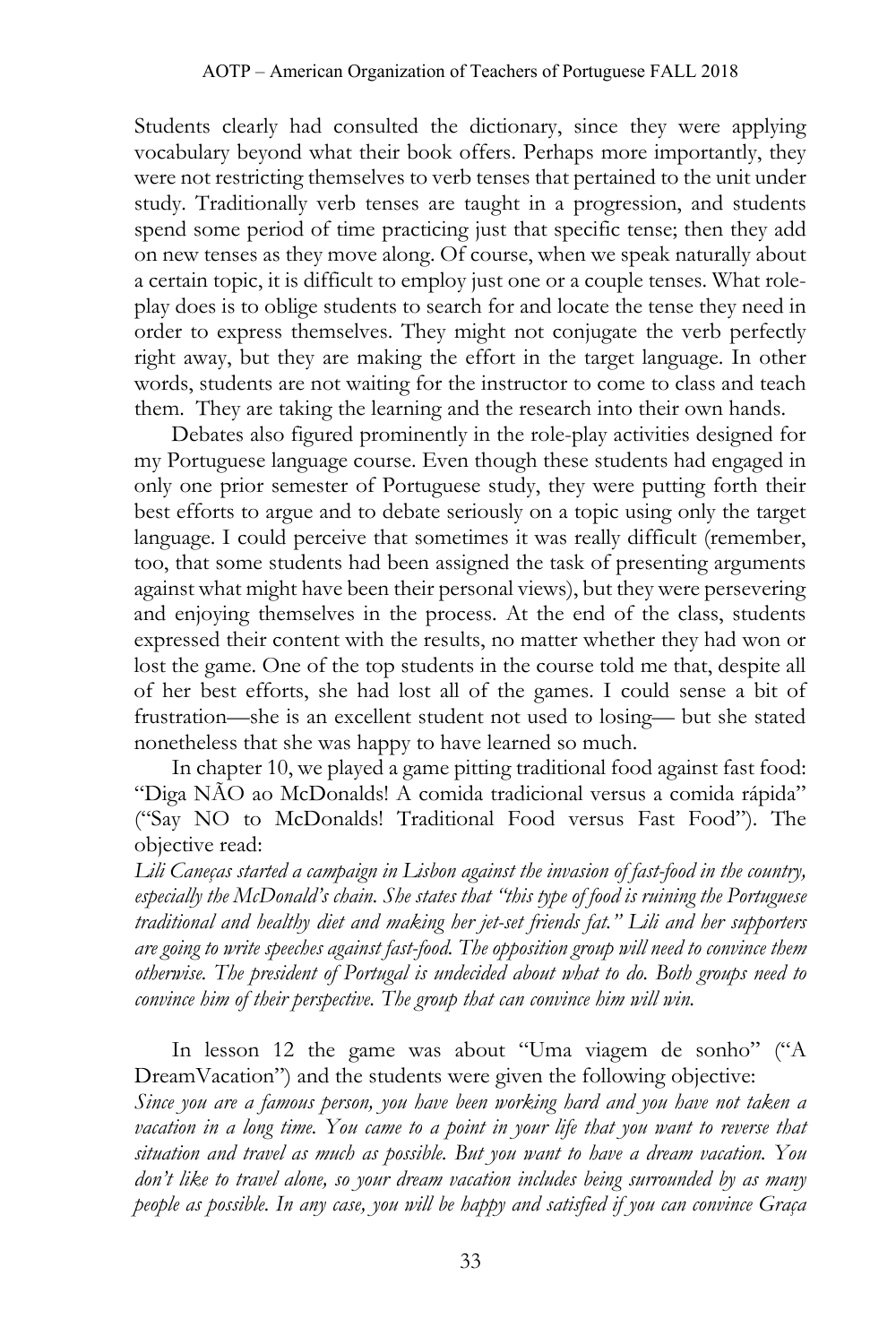*Machel to go with you. Write an ad that you would post for a dream vacation. The person who gets Graça Machel interested in traveling with him/her will win the game. In the case of Graça, she also has her own ideas about a dream vacation, but she is undecided.*

Lesson 13, and the last game I will share, concerned the Brazilian Amazon. I gave it the title, "Salvem a Amazónia!" ("Save the Amazon!") The objective was this:

*President Dilma does not want to stop the deforestation of Amazónia. Once again the Community of Portuguese Speaking Countries needs to interfere in a controversial subject. One group will write speeches defending Dilma's position, the other against her. The group that convinces her wins the game.*

In total, students in Elementary Portuguese Language and Civilization II played eight games during the semester, which is equivalent to half of their class time. They worked harder than students in any of my past courses at the same language level. During their presentations and debates, I was mainly an auditor. I sat and listened to them as they took over the class. I would take notes of the most common mistakes they were making when speaking. We would then go over these mistakes and, progressively, they started correcting themselves once a mistake occurred again. Class flowed from their own examples, not from the book or my own creations.

In the same manner as in the Brazilian Culture class, I also included Twitter in my second-semester elementary Portuguese language course, precisely for the purpose of facilitating students' real-time engagement with other students' speeches. The ability to use Twitter required me only to assign a hashtag to each course; then the students could set up their own individual accounts. A number of studies exist reporting on the efficacy of using social media like Twitter as a tool in the classroom. According to Krishna Bista,

Although there are clear debates between the educational rhetoric and the use of social spaces (e.g., Twitter, Facebook, and LinkedIn), the careful and creative use of such social media can strengthen the educational interest and academic success of students (Bista, 2014; McArthur & Bostedo-Conway, 2012). Twitter is rich in engaging students and teachers, and educators across the disciplines (Morgan, 2014). (98)

In her most recent publication on the use of Twitter, Bista undertook a case study based on the perceptions of graduate students in education disciplines. Participants shared their experience of using Twitter as a required tool throughout a semester. Bista concluded that,

Twitter may be used differently in online teaching than in a traditional classroom setting. Some important elements such as the background of students (e.g., age, number of students), nature of the classroom setting, nature of course information and technological knowledge of students may be worth consideration while implementing Twitter in the classroom. It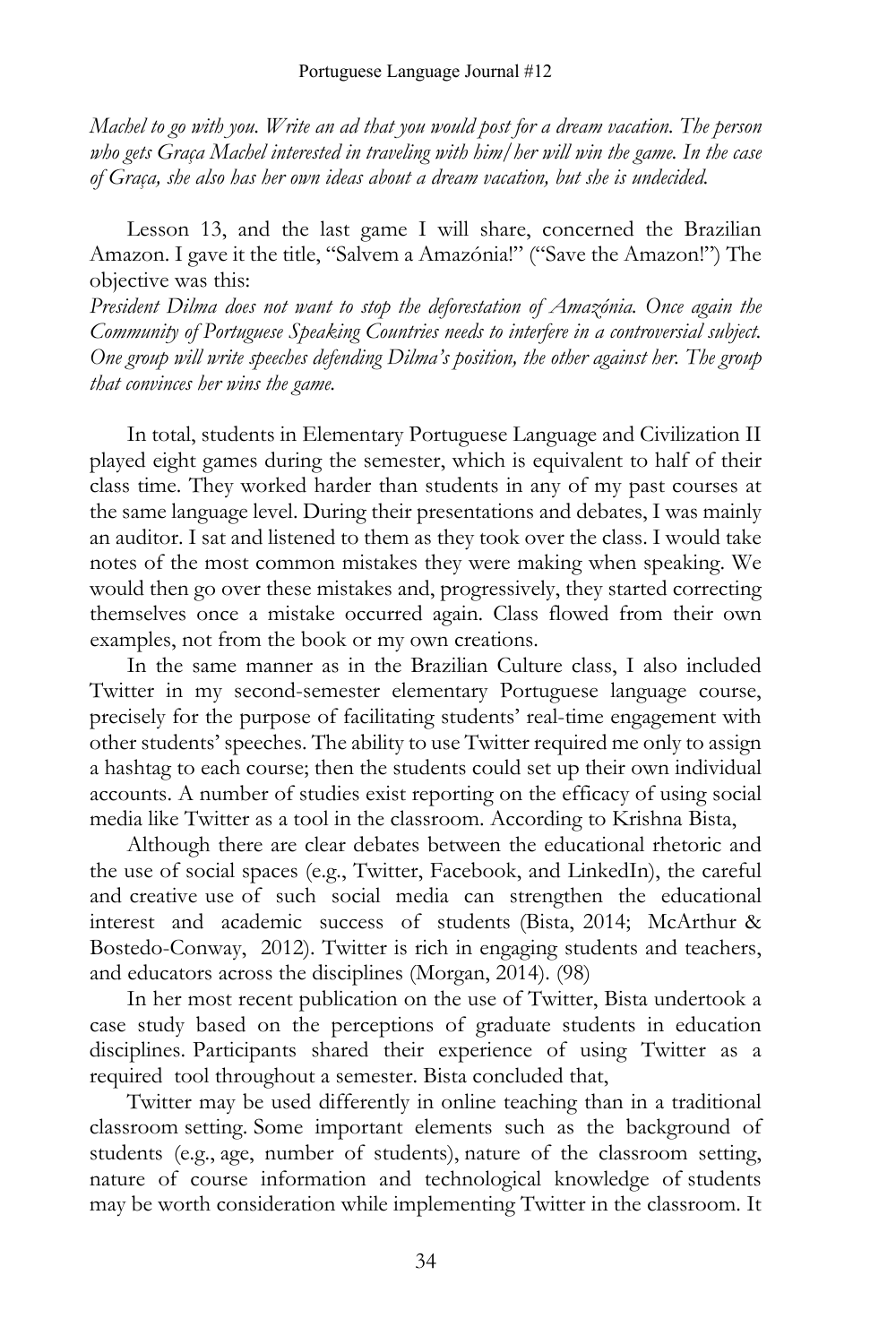is hard to determine the facts about whether Twitter helps students build intellectual growth when used in the classroom or to develop a brand for marketing and other purposes. There are no definite answers about whether Twitter has been creating more social and educational opportunities for scholarly practice (Bista, 2014). However, Twitter is one of the emerging online spaces for social and educational participation and it needs future inquiry for other possibilities (99).

In my Portuguese class, students reported having fun while tweeting, even though it required a lot of attention on their part to fully process their colleagues' speeches in a language that they had just recently started to learn and to tweet in that same language at the same time. I expected this reaction from the beginning, so I told them that this part of the game was low stakes; thus they should relax and not think about the grade. Nonetheless, students often laughed along with the posts, and I was impressed with the speed with which they were able to post. As well as with the Brazilian Culture class, students used pictures of their characters. This was exciting for them, since they were always expecting to be confused with the real person out there in cyberworld and that one day that person would contact them to ask why were they "stealing his/her identity." And they would proudly reply, "I am you in my Portuguese class!"

At the end of the semester, students importantly reported being still energized for language study and satisfied with their classroom experience. Based on their rising test scores, the pace and evolution of the quality of their short compositions, and their progress in speaking proficiency, I can confidently state that the introduction of role-play into this most recent version of Elementary Portuguese Language and Civilization II catalyzed student performance at qualitatively higher levels of proficiency when compared to earlier classes of mine in which role-play (in the Carnesian sense) was lacking. I was amazed and gratified by how the students had progressed by allowing themselves to become immersed in what they saw at the beginning of the semester as "the teacher's craziness." Role-play in language classes definitely forces students to take learning into their own hands and to not be so dependent on the structure provided by the professor or the book. It motivates them to work harder to improve their language skills, and it creates a space in which they can acquire greater cultural competence and grow as individuals.

All of the benefits emphasized by Mark Carnes of using role-play in courses—elevated self-esteem, empathy, increased rhetorical skills, harder work while having fun, thinking outside of the box by allowing oneself to be a different person, imaginative power—came alive in both my culture and language courses.

As a conclusion, I would like to offer some quotations from my students (they gave me their permission) recorded in their reflective papers and exit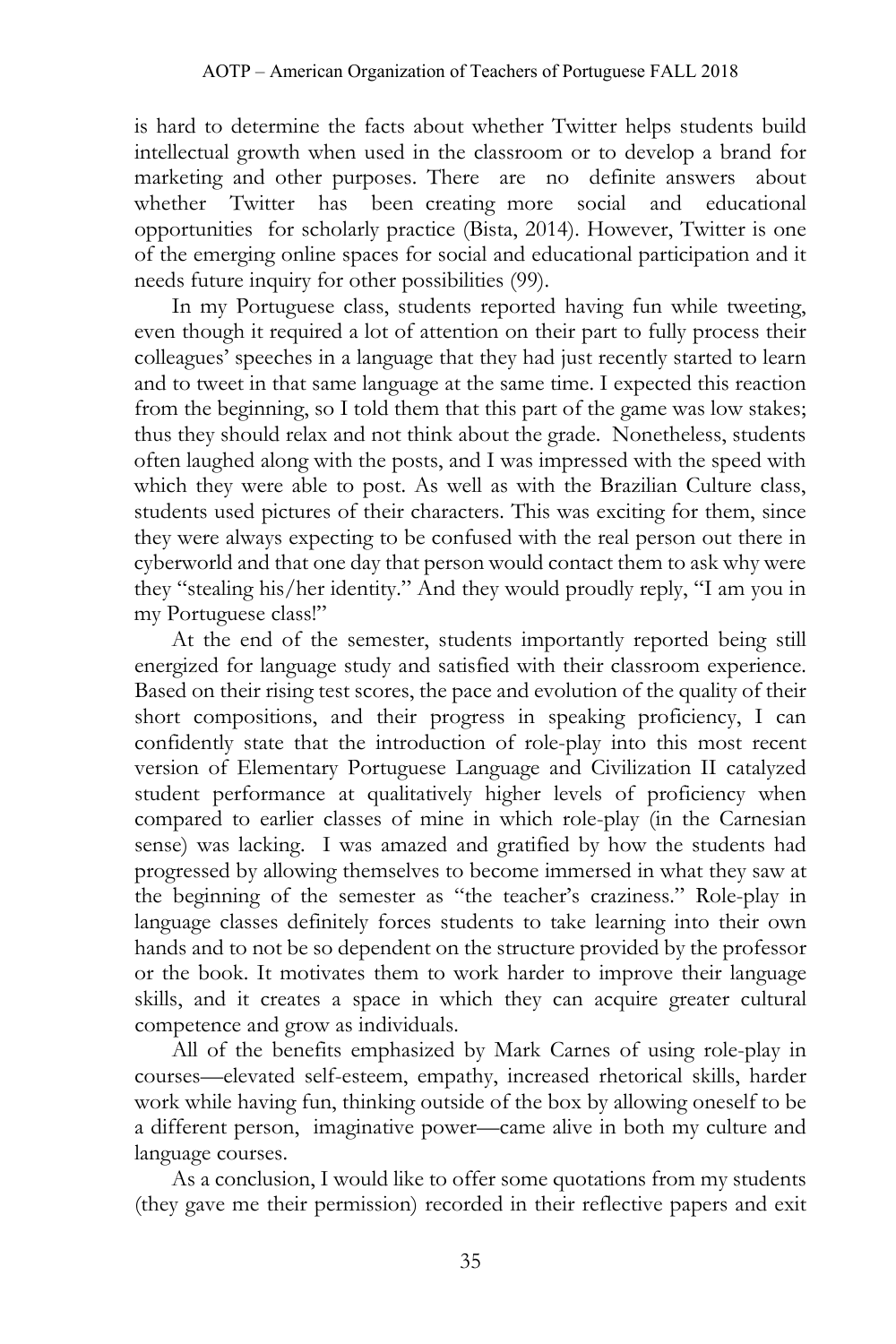questionnaire at the end of the semester:

I think that this is a great way to learn and teach a new language to students. The discussions and speeches force one to think about the language outside the realm of just what is taught in the text book and in class. During the argument phase of the game it forces you to think in Portuguese in order to construct a meaningful argument. Also the constant speaking in front of the class builds confidence in yourself with this new language. It also forces you to try and be better at the language so that you don't make a fool of yourself in front of the class. I enjoyed the speeches and I thought that I learned more of the language via this method.

After participating in the role-plays, I have definitely seen a transformation in me, for I feel more confident while speaking Portuguese in front of my colleagues and professor. The role-plays encouraged me to enrich my vocabulary in Portuguese and also challenged me to improve my writing skills in Portuguese. In each role-play, I was able to observe significant improvement in my writing and vocabulary. Without a doubt, role-play allows students to learn the Portuguese language at a faster pace, while learning more about the Portuguese and Brazilian culture through their individual characters.

After "being" my characters I feel that I have become more openminded. I can understand why it is so hard for people to agree. Sometimes, while defending beliefs that were assigned to me (and often not consistent with my own), I became so focused on being right that I only listened to the other side so I could respond. I was passionately defending deforestation, when I won an essay contest in 5th grade for a speech on the destruction of the Amazon. That made me realize that part of our problem is that we only listen to argue, we rarely try to hear one another out to understand their point of view.

In the end I feel that both classes benefited from these exercises. In Portuguese I was able to practice speaking, use more complex grammar, and learn from the mistakes I make. In Brazilian Culture, it made historical events more concrete and tangible for me. I've always struggled with dates, and acts, and policies, but this brought them to life and enabled the topics we studied to resonate with me. I was worried, in Portuguese, that I wouldn't be a good speaker, however I feel that this class was a very safe environment for me to learn and make mistakes in.

I also loved the Twitter component. I don't normally use Twitter, but this was so fun! In both classes it helped me remember things about certain views/topics, and made it more fun as we go to approach serious issues in a more casual way that was relatable to us.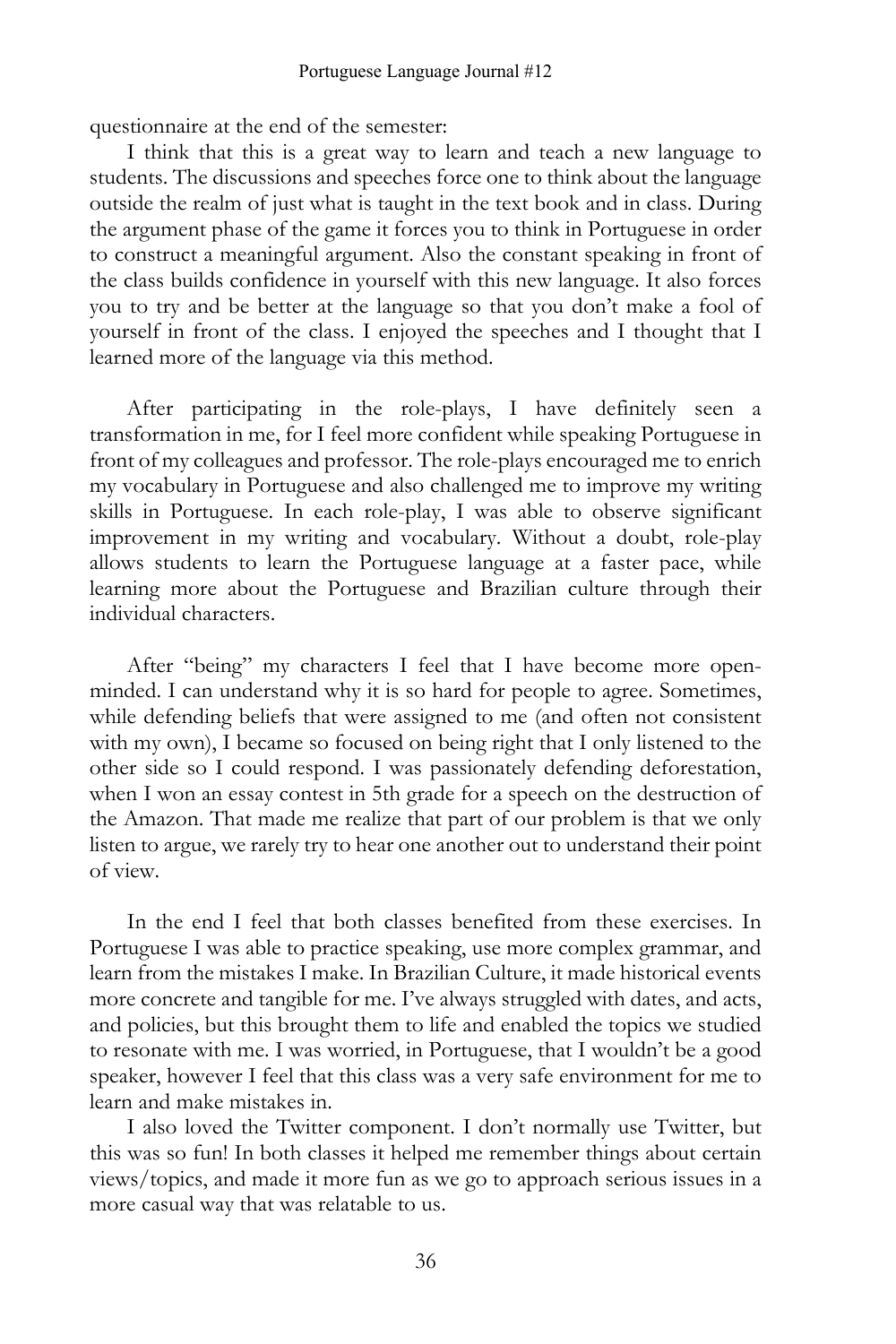In the end, I had a great time pretending this semester! I remember being so nervous at the beginning, but by the last role-plays I felt comfortable, and I had learned a lot. Compared with lecture where there is less interaction, or tedious, drawn out projects that are supposed to be engaging, this was amazing. We got to "teach" the class by relating our opinions, and then we got to defend them. You had to prepare, but in the end you also had to be able to roll with the punches. Also, we got to relate to one another as classmates in a more interesting way. I have never spoken to anyone in my Quantitative Business Tools class; I just go for the lecture. These exercises allowed us to relate to one another. Whenever I tell my roommates or friends about these classes, they get jealous of how much fun I get to have while I learn. It's kind of sad that the rest of the university doesn't focus on letting learning be fun, because it really should be.

At the start of the 2015 fall semester I had a rather intense anxiety about public speaking, but after "being" so many different characters, and doing so many of these role-play activities in an environment that was welcoming, accepting and fun, I am glad to say that my anxiety has been greatly reduced.

These games put me in some tough shoes. I had to fight for ideals that I did not share and that was a hard thing to do. At the same time, arguing from a different point of view gave me a better understanding of why things happened the way they did. (...) I'm definitely better at it now than I was a semester ago and therefore I am transformed for life. (…) I will never get tired of saying this, we get a complete immersion in the culture, history and issues by doing these role-plays. Reading alone will never have the same impact. These roles give us sort of a hands on experience with what was going on and how people felt or how they still feel about the issue. And as I said before it makes learning fun.

I've rekindled my love for history which I used to hate since entering high school. The kind of motivation that you see in this class it's not just because we're awesome individuals eager to learn it's because we are motivated to learn. And that kind of motivation is what we all should have. I wish all my professors had a similar teaching method to the one you brought to this university because it would make a positive impact on the class. I will miss it and thank you for making learning history a fun and exciting topic again.

Even though I don't judge a book by its cover, I had my prejudices about this assignment and especially my character; at first I thought all models were the same, just superficial with no real knowledge, and was I wrong when I started to research my character. Secondly always to keep an open mind about things, never thought that this assignment that I rejected the thought of when I first found out about them would become something fun, and something that I would look forward to in order to break the monotony.

Finally, I would like to say that I recommend this kind of learning for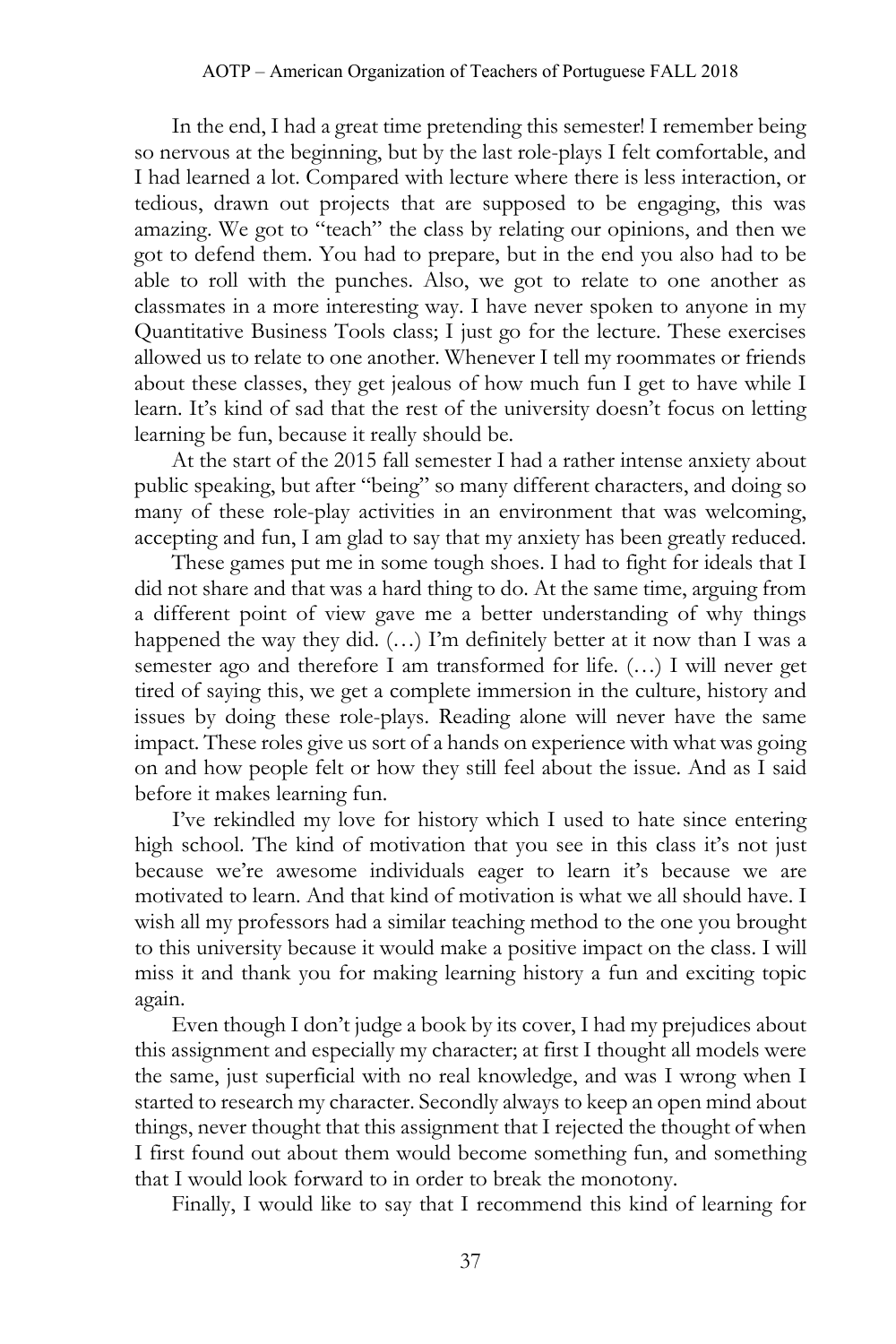any subject and any matter in which it could be incorporated. If it is done properly with research and conscience, it can lead to a whole new form to see things from someone else's perspective and to understand their points of view along with their culture. If I do (even though I do not think it would be the case) follow to some point the footsteps from many members in my family and teach, I would incorporate this kind of learning tool into my classes.

# **Bibliographic References**

- Armstrong, E. Kate. "Application of Role-playing in Tourism Management Teaching: An Evaluation of a Learning Method." *Journal of Hospitality, Leisure, Sport & Tourism Education*. Vol. 2, 1 (2003): 5-16.
- Bhattacharjee, Suchismita. "Effectiveness of Role-playing as a Pedagogical Approach in Construction Education." 50th ASC Annual International Conference Proceedings (2014). Accessed on 12 October 2016 at [http://ascpro0.ascweb.org/](http://ascpro0.ascweb.org/%20archives/cd/2014/paper/CERT199002014.pdf) [archives/cd/2014/paper/CERT199002014.pdf](http://ascpro0.ascweb.org/%20archives/cd/2014/paper/CERT199002014.pdf)
- Bista, Krishna. "Is Twitter an effective pedagogical tool in higher education? Perspectives of education graduate students." *Journal of the Scholarship of Teaching and Learning.* Vol 15, 2 (April 2015): 83-102.
- Carnes, Mark C. *Minds on Fire: How Role Immersion Games Transform College.* Cambridge, MA: Harvard University Press, 2014.
- Fidalgo, Reyes and Wolfgang von Schmidt. "A Study of Foreign Language Learning Outcomes Assessment in U.S. Undergraduate Education." *Foreign Language Annals* 41.4 (Winter 2008): 590-610.
- Flaherty, Colleen. "Book advocates 'Reacting to the Past' pedagogy." *Inside Higher Ed*. August 27, 2014. [https://www.insidehighered.com/news/2014/08/27/book](https://www.insidehighered.com/news/2014/08/27/book-advocates-reacting-past-pedagogy)[advocates-reacting-past-pedagogy](https://www.insidehighered.com/news/2014/08/27/book-advocates-reacting-past-pedagogy)
- Fogg, P. "A history professor engages students by giving them a role in the action." *Chronicle of Higher Education*, 48.12 (2001), 12-13.
- Foreman, Joel. "Next Generation Educational Technology Versus the Lecture," *Educause Review*, July/August, 2003: 12-22.
- Lehman, Rosemary M. and Simone C. O. Conceição (2014). *Motivating and Retaining Online Students*. San Francisco, CA: Jossey-Bass.
- Martinson, Barbara, and Sauman Chu. "Impact of Learning Style on Achievement When Using Course Content Delivered Via a Gamebased Learning Object." In *Handbook of Research on Effective Electronic Gaming in Education,* edited by R. E. Ferdig, 478-488. Pennsylvania: IGI Global, 2008.
- McKeachie, W. J.. *McKeachie's Teaching Tips* (11th ed.). Boston: Houghton Mifflin Company, 2003.
- Poorman, P. B. *Biography and Role-playing: Fostering Empathy in Abnormal*